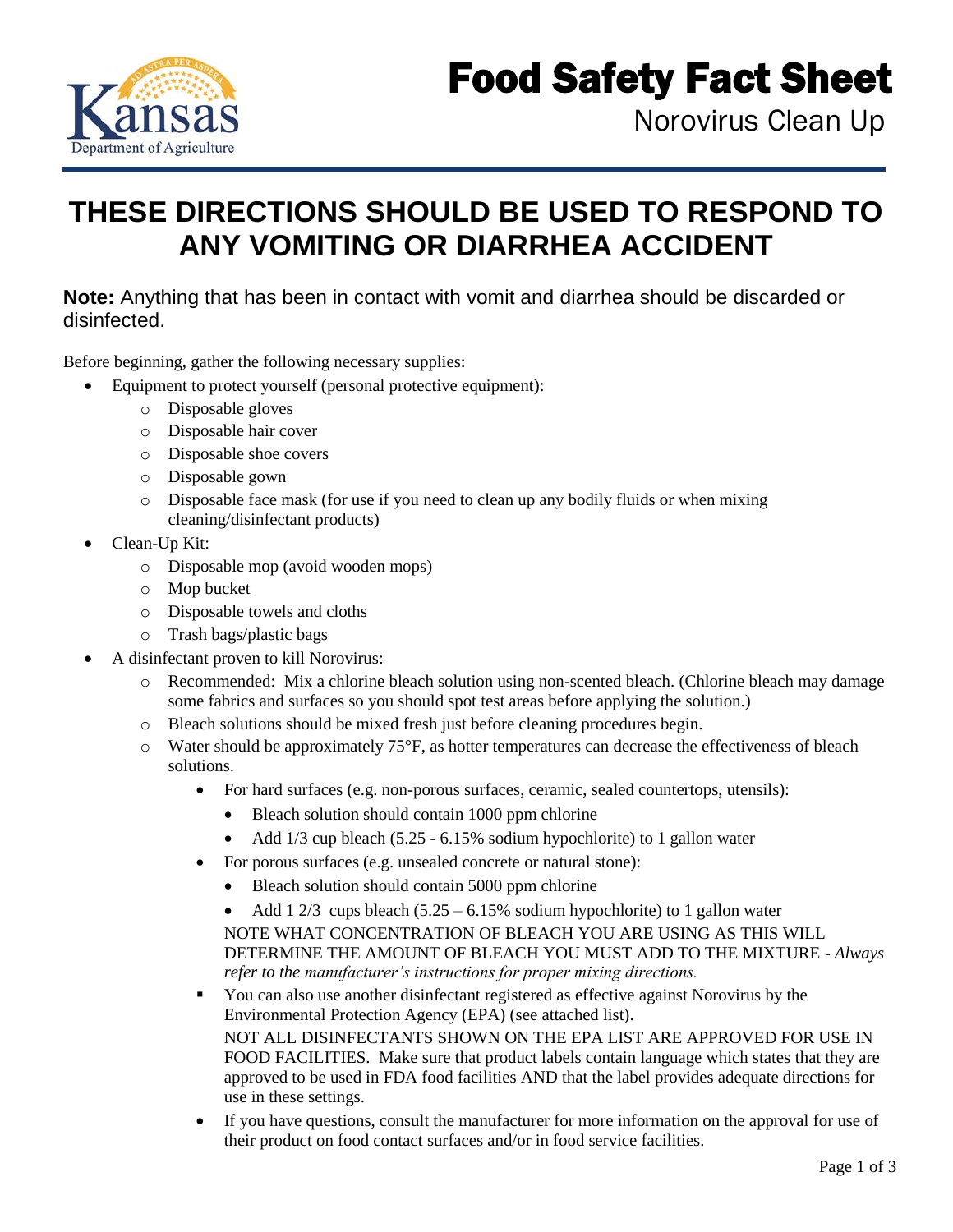## **Procedure:**

- 1. WASH YOUR HANDS
- 2. PUT ON PERSONAL PROTECTIVE EQUIPMENT (change if any item becomes soiled)
- 3. CLEANING
	- a. Begin with clean equipment and clean supplies.
		- i. Make sure that cleaning supplies are clean.
		- ii. Begin with fresh cleaner in a spray bottle so that the cleaner solution doesn't become contaminated.
		- iii. If you use a mop and bucket to clean the floor, the mop head should be thrown away and the mop equipment (including handles, mop bucket and wheels, etc.) should be disinfected when finished. Mop equipment can hold bacteria and viruses and can contaminate already-cleaned surfaces.
		- iv. **Do not use wooden mops**. Some are not sealed and cannot be disinfected properly.
	- b. Clean
		- i. Cleaners (also known as detergents) remove dirt and germs off surfaces so they can be rinsed away with water. Cleaning is important as you *must make sure dust and dirt are removed from surfaces before disinfecting or the disinfectant will not be effective.*
	- c. Rinse
		- i. Rinsing is an important part of the cleaning process.
- 4. DISINFECTION
	- a. Disinfectants are chemical products that destroy or inactivate germs and prevent them from growing. Disinfectants have no effect on dirt, soil, or dust so surfaces MUST be cleaned (as described above) before they are disinfected.
	- b. Apply disinfectant to all surfaces in the room, paying close attention to highly-touched areas
		- i. Change cloth when soiled.
		- ii. Make sure to allow the disinfectant to remain in contact with the surface it is applied to for the appropriate amount of time (this is referred to as "contact time"). Use the manufacturer's guidelines to determine what the appropriate contact time is.
		- iii. **Bleach solutions typically need at least 5 minutes of contact time.**
		- iv. If the disinfectant dries before the appropriate contact time has passed, you should re-apply disinfectant to that area.
	- c. RINSE Food Contact Surfaces
		- *i. BEFORE USE, RINSE ALL FOOD CONTACT SURFACES WITH POTABLE WATER (WATER THAT IS SAFE FOR DRINKING) AFTER THE APPROPRIATE CONTACT TIME HAS PASSED.*
		- ii. IF SURFACES ARE NOT RINSED, LEVELS OF THE DISINFECTANT THAT ARE LEFT BEHIND MAY MAKE PEOPLE SICK.
	- d. Air Dry
		- i. Allow all surfaces to *air dry*. Do NOT use towels to dry any surfaces as they may re-contaminate equipment.
	- e. Work from clean to dirty surfaces
		- i. Always begin cleaning in the least dirty areas and clean toward the known, dirtier areas.
		- ii. If you are cleaning up any bodily fluids (such as vomit), you should clean from the edges of the spill toward the center.
		- iii. Bathrooms should be cleaned last.
	- f. Clean from top to bottom
		- i. Carpets and floors should be cleaned last.
		- ii. Carpets should be cleaned with a chemical disinfectant that is effective against Norovirus (see attached list) and then carpets should be steam cleaned at 158°F for 5 minutes or 212°F for 1 minute for complete inactivation.
	- g. Separate clean from dirty
		- i. Do not place dirty items with, above, or close to clean items.
	- h. Laundering of dirty linens/clothing
		- i. Items containing bodily fluids (such as vomit) that need to be laundered should be double-bagged.
		- ii. Handle laundry carefully and avoid shaking it as this can spread the virus.
		- iii. Launder with hot water in a Virkon<sup>TM</sup> solution or other laundry detergent effective against Norovirus (see attached list) for the longest available cycle length. Laundry should then be machine dried.